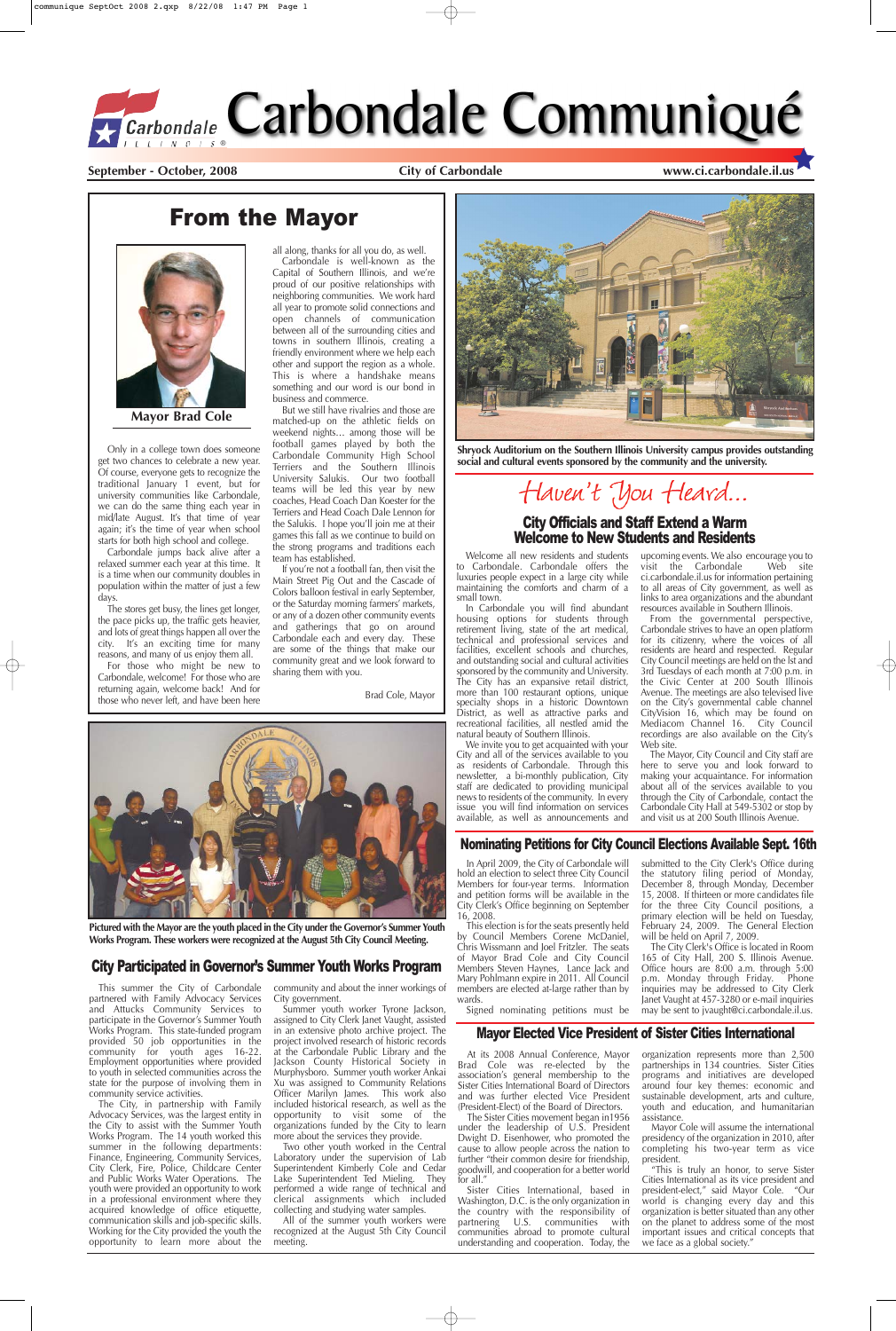**2** Carbondale Communiqué



**Mayor Cole visited with students from Vietnam, Cambodia, and Burma during a meeting at City Hall in July. The students were participating in a program on American Government and Politics sponsored by the United States Department of State, directed by John Foster and co-directed by John Jackson and Barbara Brown at SIUC. Mayor Cole and the City Council welcomed the group to the City and to the July meeting of the City Council. The group also toured the Police Department, the Fire Department and the Water Treatment Plant.** 

### Funds Still Available Through Homebuyer Assistance Program

Funds are still available through the Homebuyer Assistance Program. This grant can assist lowerincome persons with the purchase and rehabilitation of a home located within the Carbondale city limits. **Assistance Available:** The maximum amount of assistance for the purchase and rehabilitation of a home is \$40,000. The HOME program provides up to \$10,000 for down payment and closing costs with the remaining funds for rehabilitation of the property in order to bring the dwelling up to the City's current housing codes. Based on the amount of assistance, this prorated loan will be forgiven in five or ten years. Home owners must live in the house as their primary residence for the duration their loan. The home purchaser must provide at least \$1,000 towards the down payment, and qualify for and obtain financing from a participating lender.

**Eligible Persons:** Applicants must be first time home buyers or not have owned a home in the last three years. The household income must be less than or equal to 80% of the area median income. Income limits annually set by the U.S. Department of Housing and Urban Development are based on the number of persons in the household. Currently the income limits are 1 person- \$29,250, 2 persons-\$33,400, 3 persons- \$37,600, 4 persons-\$41,750, 5 persons-\$45,100, 6 persons-\$48,450, 7 persons-\$51,750, and 8 persons- \$55,100.

**Private Financing for Home Purchase:** Persons participating in the program will work with Western Egyptian Economic Opportunity Council (EOC) for the HOME Homebuyer Assistance Program forgivable loan, and they will apply separately to participating local lenders for the primary loan for the home purchase. The Western Egyptian EOC, which administers the program, evaluates information provided by the applicants to determine if they meet basic program eligibility criteria. The eligible applicants will be required to attend a HOME Homebuyer counseling program. Upon successful completion of the counseling program, applicants can contact participating local lenders to apply for a home loan.

**Application Availability and Acceptance:** If you are interested in further program information, please contact Khristina Vaughn, Housing Programs Administrator, at 549-5302 x 346. Persons interested in participating in the program must contact the Western Egyptian Economic Opportunity Council at  $(618)$  965-3193 or by mail at P.O. Box 7, Steeleville, Illinois 62288 to receive application materials.

The process from application to closing the sale on your new home may take several months. If you are interested in buying a home or are considering it for the future, you are urged to request application materials and submit them as soon as possible.

### City Leading Way With 'Map Your Neighborhood' Program

The City of Carbondale staff<br>reviews the projects projects recommended by City residents and formulates recommendations

Carbondale is leading the way in helping neighborhoods prepare for emergencies. The topic of the annual Neighborhood Alliance Meeting was community and neighborhood emergency preparedness. During the meeting, one of the presentations was on the Map Your Neighborhood Program. The Map Your Neighborhood Program is designed to help small groups of neighbors prepare their households and 10-15 other nearby households to aid one another during the first critical hours after a disaster occurs.

If you would like to propose a capital improvement project for inclusion in the next Community Investment Program Five Year Plan, please complete and submit the form below to the City Manager's Office, P.O. Box 2047, Carbondale, IL 62902-2047. Proposals must include the location of the project and the nature of the project. Deadline for submission of proposals is October 26, 2008.

The Housing and Neighborhood Action Group, which hosts the annual Neighborhood Alliance Meeting, continued to look into the Map Your Neighborhood Program during the next few months, and contacted the Map Your Neighborhood Program designer, Dr. LuAn K. Johnson, Public Education Program Manager at Washington State 's Emergency Management Division, to provide training sessions for Carbondale residents. Dr. Johnson was the recipient of the 2008 Award for Excellence at the National Earthquake Conference for development of this program.

In May, the Housing and Neighborhood Action Group brought Dr. Johnson to Carbondale to conduct local training sessions at the Carbondale Civic Center and John A. Logan College. Approximately 100 people attended the sessions including representatives from 17 Illinois communities, six Illinois counties, and

nine Emergency Management Agencies from state, county and local levels. Dr. Johnson has subsequently been invited to participate at the Illinois State Emergency Management Conference in Springfield in September to promote community utilization of this program throughout Illinois.

|                      | <b>Community Investment Program Proposal</b> |  |
|----------------------|----------------------------------------------|--|
|                      |                                              |  |
|                      |                                              |  |
| Location of Project: |                                              |  |

والملامسة والمرا

To date, at least five Carbondale neighborhoods are prepared to organize. Other participants are ready to teach about the program to encourage more neighborhoods to get organized. In addition, members of the Carbondale Human Relations Commission are interested in seeing broader participation and are looking for groups interested in hosting presentations on the Map Your Neighborhood Program.

If you are interested in attending a session to learn more about the program, Dr. Mary Pohlmann is presenting an overview of the Map Your Neighborhood Program during the Womens Health Conference that will be held at John A. Logan College on September 20th. The session is scheduled from 9:45a.m -10:35 a.m. If you are interested in attending, contact Fran at 985-9210.

If you are interested in hosting a session or finding out more about the program, contact the Study Circles office at 549-5302 ext. 386 or email studycircles@ci.carbondale.il.us. Information can also be obtained by contacting City of Carbondale Emergency Management Services at 549-5302 ext. 245.

Carbondale has a Community Investment Program (CIP) Five Year Plan that is updated on an annual basis and the City of Carbondale is interested in your suggestions for improvements that can be made to enhance your neighborhood. Projects included in the Community Investment<br>Program are for street are for street reconstruction, storm sewer<br>construction, sanitary sewer construction, sanitary construction or replacement, sidewalks, curb and gutter replacement, traffic signals, public buildings, public drainage improvements, water or wastewater treatment plant construction or expansion and bicycle paths.

to the City Council in November for consideration in the upcoming fiscal year budget. The City Council then makes determination as to which projects should be included in the Community Investment Program Five Year Program. During City budget preparation this winter, the Staff will work to match approved projects with available funds.

### Input Wanted for Community Improvements

### City Web Site Offers On-Line Bill Payment Options

When you visit the City of Carbondale's web site you will notice we have made it easy for you to navigate your way through City government. The City's web site provides information at your fingertips about Carbondale and Southern Illinois, with expanded links to the City's resources as well as to the region. In addition, City of Carbondale water and sewer bills can be paid on-line.

The City of Carbondale has partnered with the Office of the Illinois State Treasurer to offer services within E-Pay. The E-Pay program was launched under a state master services agreement that is available for

local units of government in Illinois. E-Pay allows a user to make payments through the Internet with MasterCard, American Express and Discover credit card brands. The service, which other cities including Champaign and Bloomington use, can be accessed through the City of Carbondale's web site.

Payments are being accepted via the City of Carbondale's web site at ci.carbondale.il.us. There is a link for on-line bill payments with instruction to the user, or questions may be answered by calling a Customer Service Representative in the City of Carbondale Water Services Office at 549-5302.

The City of Carbondale is again in Carbondale. the host City for the IHSA Girls Golf State Finals and is looking for the region's continued support that has been so generously given to the events in years past. The Carbondale Convention and Tourism Bureau has accepted the responsibility of hosting and coordinating the IHSA Girls State Golf Finals on October 17 and 18, 2008. Volunteers are needed to help continue the tradition of excellence and the delivery of true southern hospitality.

This is the third year for two classes of girls golfing competitors (small and large schools). This year, the Class AA finals (large schools) will be at the Stone Creek Golf Club & Resort in Makanda and the Class A finals (small schools) will be held at the Hickory Ridge Public Golf Center

The time commitment is approximately four hour shifts, either morning or afternoon for each assignment. Volunteers are needed at the two state finals event locations to serve as parking attendants, hospitality assistants, live scorers, ball spotters, and observers. In addition, shuttle drivers will be needed at the Stone Creek Golf Club location.

For more information and to request a registration form,<br>contact the Carbondale Carbondale Convention and Tourism Bureau at 529-4451 or (800) 526-1500. Completed volunteer registration forms can be mailed to IHSA Girls Golf, Post Office Box 203, Carbondale, Illinois 62903, faxed to 529-5590 or emailed to ihsagirlsgolf@yahoo.com.

### Carbondale is Host City of IHSA Girls Golf State Finals Oct. 17-18

| Nature of Project: |                                                                                            |                    | <u> 1980 - Jan Barbarat, manala</u> |  |
|--------------------|--------------------------------------------------------------------------------------------|--------------------|-------------------------------------|--|
|                    |                                                                                            |                    |                                     |  |
|                    |                                                                                            |                    |                                     |  |
|                    |                                                                                            |                    |                                     |  |
|                    |                                                                                            |                    |                                     |  |
|                    |                                                                                            |                    |                                     |  |
|                    |                                                                                            |                    |                                     |  |
|                    |                                                                                            |                    |                                     |  |
|                    |                                                                                            |                    |                                     |  |
|                    |                                                                                            |                    |                                     |  |
|                    |                                                                                            |                    |                                     |  |
|                    |                                                                                            |                    |                                     |  |
|                    |                                                                                            |                    |                                     |  |
|                    | Return completed form to:                                                                  |                    |                                     |  |
|                    | Office of the City Manager<br>200 South Illinois Avenue<br>Carbondale, Illinois 62902-2047 | City of Carbondale |                                     |  |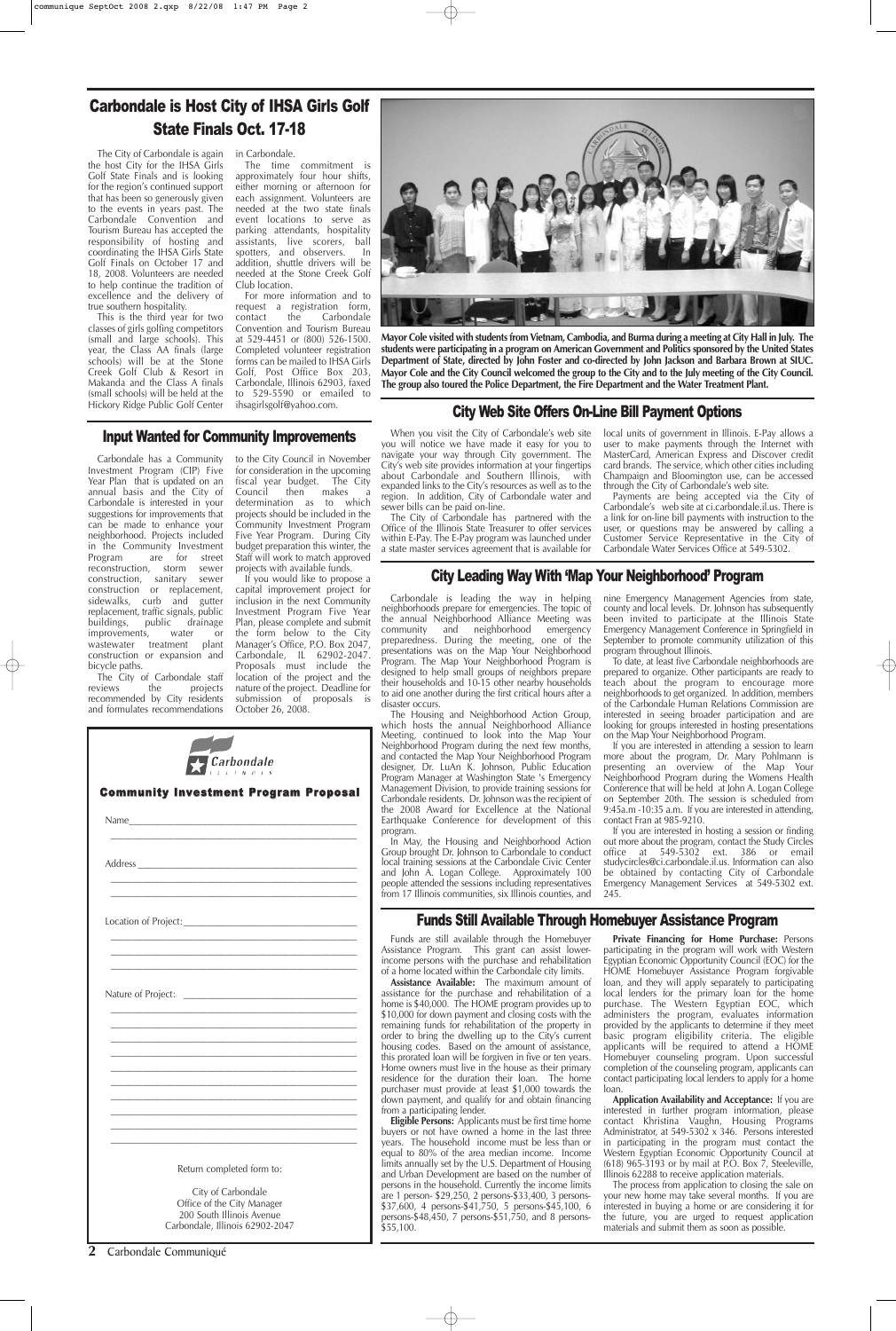Daniel Harmon Brush was born in Vergennes, Vermont in 1813, moved to Sangamon County as a child with his family in 1820 and came to Brownsville (then the Jackson County seat) at age 16, with his older sister and her husband in 1829. He gradually learned how to succeed in business and politics. When the Courthouse in Brownsville burned in 1843, the county seat relocated to Murphysboro, and so did Daniel Brush.

Businessman and politician, Daniel Harmon Brush began searching for a new place to do business, once the line of the Illinois Central Railroad was located through Jackson County in 1852. Through dense vegetation, he found the surveyed railroad bed. Along the cleared path was a sizeable, level site in the center of a rolling landscape and midway between two points previously chosen for development as stations, which would later become Desoto and Makanda. It was also nearly along a direct line between two county seats, Murphysboro and Marion. Upon this discovery, Brush wrote that the location, "struck me very forcibly as the spot I was looking for."

Daniel persuaded investors and organized the formation of the town, which he suggested naming Carbondale, since it was in a coal region. Brush proposed several notable provisions for the new town that were entered into the town plat. Four specially chosen lots were reserved for donation to churches that would first select and build on the sites, and the restriction, "that the sale of spiritous liquors as a beverage should be forever prohibited in the town." The plat also showed that the central square had been "reserved for the Railroad Company for railroad purposes only." The railroad soon established a Carbondale station. By January of 1853 Brush had opened the first retail business in Carbondale and the first sale of lots in town was held.

Brush moved his family from Murphysboro and built a mill, a bank and a freight office in the new town. A railroad track was laid from Cairo, and on July 4, 1854, the first locomotive rumbled into Carbondale amid a large and festive holiday gathering.



By 1857 Daniel Brush and his family occupied their new home on the ten acres he owned where Brush School was later located and more recently, the Carbondale Public Library. While Brush had found a great deal of financial success and community respect, he was very rigid in his beliefs and considered rather stern in his dealings with people.

The Civil War broke out in 1861 and Brush assisted the railroad in its efforts to keep quiet the transport of Union troops, cannons, gun carriages and munitions from the north, through this region and down to Cairo. Even though secession sympathizers were prevalent in Carbondale and the surrounding area, Daniel Brush was not shy in proclaiming his allegiance with the Union. At the age of 48 he enlisted in the 18th Illinois Volunteer Infantry as a private and was readily promoted to Captain. Brush was wounded in battles and promoted several times, eventually to the rank of Colonel.

After his service was complete, Colonel Brush returned to Carbondale and started a law practice and a newspaper business.

Colonels Brush and Ingersoll were marshals of the first Memorial Day celebration held at Woodlawn Cemetery on April 29, 1866.

Colonel Daniel Harmon Brush died on February 10, 1890 at the age of 77 and is buried in Carbondale's Woodlawn Cemetery.

### Mandatory Rental Inspection Program Informational Meeting October 23, 2008

The preservation and stabilization of residential neighborhoods, along with ensuring that the housing stock in the community is maintained in a safe, sound and sanitary condition is a priority of the City of Carbondale. The Mandatory Rental Housing Inspection Program has been effective in gradually improving the housing stock of the community, particularly in older neighborhoods where single family houses have been converted for multiple occupancy use.

An informational meeting to discuss the registration process and requirements of the Mandatory Rental Housing Inspection Program will be held on Thursday, October 23, 2008 at 3:30 p.m. at the Carbondale Civic Center. Property owners and property managers of rental property in Carbondale are encouraged to attend.

Through the Mandatory Rental Housing Inspection Program, detailed inspections are conducted on the exterior and interior of rental properties. The scheduled inspections are initiated through the City's Building & Neighborhood Services Division. Violations that are noted are required to be corrected before a certificate of occupancy can be issued.

In November, 2007 the City Council approved an annual registration of all rental units in Carbondale. The revised requirements on registration take effect on January 1, 2009.

An annual fee of \$35.00 per residential rental dwelling unit will be required to be paid at the time of registration by the property owner.

For further information about the Mandatory Rental Housing Inspection Program, contact the Building and Neighborhood Services Division at 457-3237.

### Voter Registration for General Election Closes October 7th

Pre-application forms are available from the Community Services Department at the Carbondale City Hall/Civic Center, 200 South Illinois Avenue. Forms may also be obtained from the City's web site ci.carbondale.il.us or by calling the Community Services Department at 457-3229. To be eligible to receive funding from the City, organizations must have Section  $501(c)(3)$  tax exempt status from the

The General Election for Federal and State Offices will be held on Tuesday, November 4th. October 7th is the last day to register to vote or process a change of voting address prior to the November 4th General Election.

Voter registration is available at the Reception Desk in Carbondale City Hall, in the Carbondale City Clerk's Office or at the Carbondale Public Library. Persons wishing to register should appear in person and bring two forms of identification, one of which must include the registrant's name and current Jackson County address (i.e. driver's license, state ID, checkbook, lease, utility bill, etc.). The second ID need only include the registrant's name.

In Jackson County, offices to be voted on at the November 4th General Election include:

President and Vice President of the United States, United States Senator, United States Representative in Congress, Illinois Representative in the General Assembly, Jackson County Circuit Clerk, Jackson County State's Attorney, Jackson County Coroner, Regional Superintendent of Schools, Jackson County Board Members, Appellate Court Judge vacancies, Circuit Court Judge vacancies and Judicial Retention.

Grace Period Voting will be available in the County Clerk's Office in Murphysboro during the period of October 8 through 21, 2008. During grace period voting, persons who wish to vote in the general election may register to vote and vote at the same time. Persons not wishing to participate in grace period voting must wait until Thursday, November 6th, to register to vote.

Early voting will be available in the County Clerk's Office during the period October 14 through 30, 2008. Persons wishing to vote during the early voting period must already be registered to vote. Early voting will also be scheduled for the Carbondale Civic Center on dates and times to be announced later.

Questions regarding voter registration may be addressed to the City Clerk's Office at 457-3281 or the County Clerk's Office at 687-7366.

### The Founding of Carbondale

Carbondale Communiqué **3**

### Disponible un nuevo Programa de Conversión de Viviendas Unifamiliares

La Ciudad de Carbondale ha mantenido por largo tiempo, como una de sus metas, el promover y reforzar la vivienda en sectores residenciales.

La Ciudad ha implementado varios programas, entre los que se incluyen, el Programa de Inspección Obligatoria de Arrendamientos, los programas de subvención para la remodelación de viviendas, los programas de préstamos con bajos intereses para los compradores de su primera vivienda, las subvenciones para nuevos propietarios y las subvenciones para nuevos propietarios de viviendas en urbanizaciones nuevas.

La División de Servicios Residenciades y de Construcción refuerza enégicamente la ordenanza de ocupación familiar en los distritos zonificados de baja densidad residencial. La preservación y estabilización de vecindarios residenciales junto con el asegurar que la existencia de viviendas residenciales de la comunidad se mantenga es una prioridad de la Ciudad de Carbondale.

En la reunión general del 16 de octubre de 2007, el Concejo de la Ciudad de Carbondale aprobó un nuevo programa para ayudar a las personas que deseen adquirir una vivienda en Carbondale. Este nuevo Programa de Conversión de Viviendas

Unifamiliares está diseñado para ayudar a los compradores de casas con la compra y remodelación de viviendas unifamiliares que hayan estado el mercado de arrendamientos y convertirlas a la categoria de residencias ocupadas por sus propietarios. Los principales elementos del programa propuesto son:

• Una subvención de \$5,000 para el comprador de una casa unifamiliar que haya sido una vivienda rentada por más de dos años en el momento de la compra.

• Se pondrá una cláusual en la propiedad que requerirá que la casa permanezca ocupada por su propietario registrado por un mínimo de 10 años.

• Califican para este programa todas las viviendas unifamiliares de cualquier distrito zonificado residencial dentro de los límites municipales de la

Ciudad de Carbondale.La Ciudad dará una exensión de todos los cargos por permisos de construcción necesarios que se necesiten para el mejoramiento de la casa.

Para mayor información sobre el Programa de Conversión de Viviendas Unifamiliares de la Ciudad de Carbondale, llamar a Khristina Vaughn, Administradora del Programa de Vivienda, al 457-3235.

- Complete audio visual needs
- Rooms for 2 to 600
- Modern catering kitchen
- Portable bars
- **Upright Baldwin** piano
- Portable and fixed **Stage**











618-457-3209 Ichamness@ci.carbondale.il.us

#### Community Organizations May Request Funds for FY 2010

Each year Carbondale community organizations may request funding from the City of Carbondale to help fund services to Carbondale residents. The City of Carbondale is now accepting pre-applications from community organizations for funding consideration in the City's FY2010 budget which begins May 1, 2009.

Organizations that currently receive on-going budgeted City funding are not required to submit a pre-application unless those organizations are requesting funding for new or expanded programs

Organizations that do not receive budgeted City funding, or that received City funding on a one-time basis in the past and wish to secure continued City funding, will be required to submit a pre-application. In addition, community organizations which desire to secure City funding for new one-time events will be required to submit a pre-application.

Internal Revenue Service and must be registered with the Illinois Secretary of State as a not-for-profit corporation.

It is important when completing the application that the "community needs" proposed to be addressed by requested funding and proposed beneficiaries of the activities be clearly identified. (If the applicant is proposing to offer services which duplicate services already funded by the City or are currently offered in the community, the applicant must present strong justification for such duplication.) The experience of the organization and its officers/employees in delivering services is also an important consideration, as well as inclusion of a well thought out financial plan, including funding sources other than the City, is necessary.

Persons wanting further information on the preapplication process should contact Marilyn James, Community Relations Officer by phone at 457-3246, by email at mjames@ci.carbondale.il.us, or by visiting the Community Services Department in the Carbondale City Hall/Civic Center.

For funding consideration, a completed preapplication must reach the Community Services Department by 5:00 p.m. on Monday, November 3, 2008.



**Daniel Harmon Brush**

Haven't You Heard...